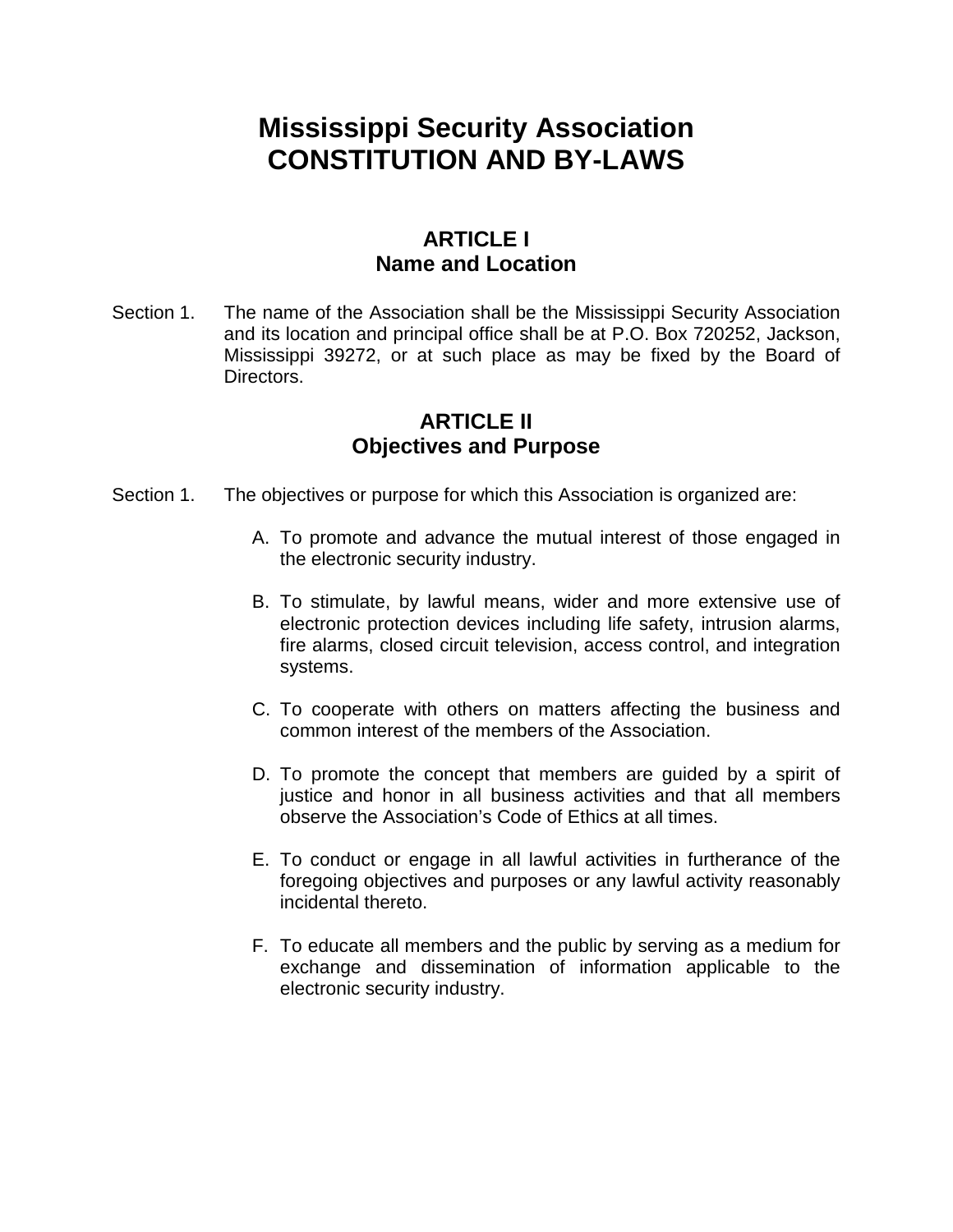# **ARTICI F III Limitations of the Association**

- Section 1. The Association shall not be conducted for profit.
- Section 2. The activities of the Association shall not be such as will result in any agreement, understanding, combination or any other form of concerted action to limit production, fix prices, suppress competition, or in any other manner restrain trade or commerce, or to monopolize or attempt to monopolize trade or commerce, or any other act or acts which might be in contravention of law or ethical business practice.
- Section 3. The Associations membership rosters, directories, and mailing lists shall not be used for any purpose not specifically authorized by the Board of Directors.
- Section 4. The Association nor any of its officers nor any of its committees shall incur any obligation or announce any policy in the name of the Association unless the action or obligation or policy shall have been formally approved by a majority vote of members present by the Board of Directors.
- Section 5. No officer or director shall use his office or title on his personal business stationary. The Association or membership therein shall not be used for the promotion of individual interest.

# **ARTICLE IV Membership**

- Section 1. The membership of this Association shall be divided into Six (6) classes.
	- A. Regular Membership: Regular membership shall be open to any business entity, except a public utility or a subsidiary thereof which shall meet the following requirements:
		- (1) Be licensed as an Alarm Systems Contractor as defined by Mississippi State Code, SB2742 Section 3.b.
		- (2) Applicants must be willing and agree to conduct their business in accordance with the Code of Ethics of the Association.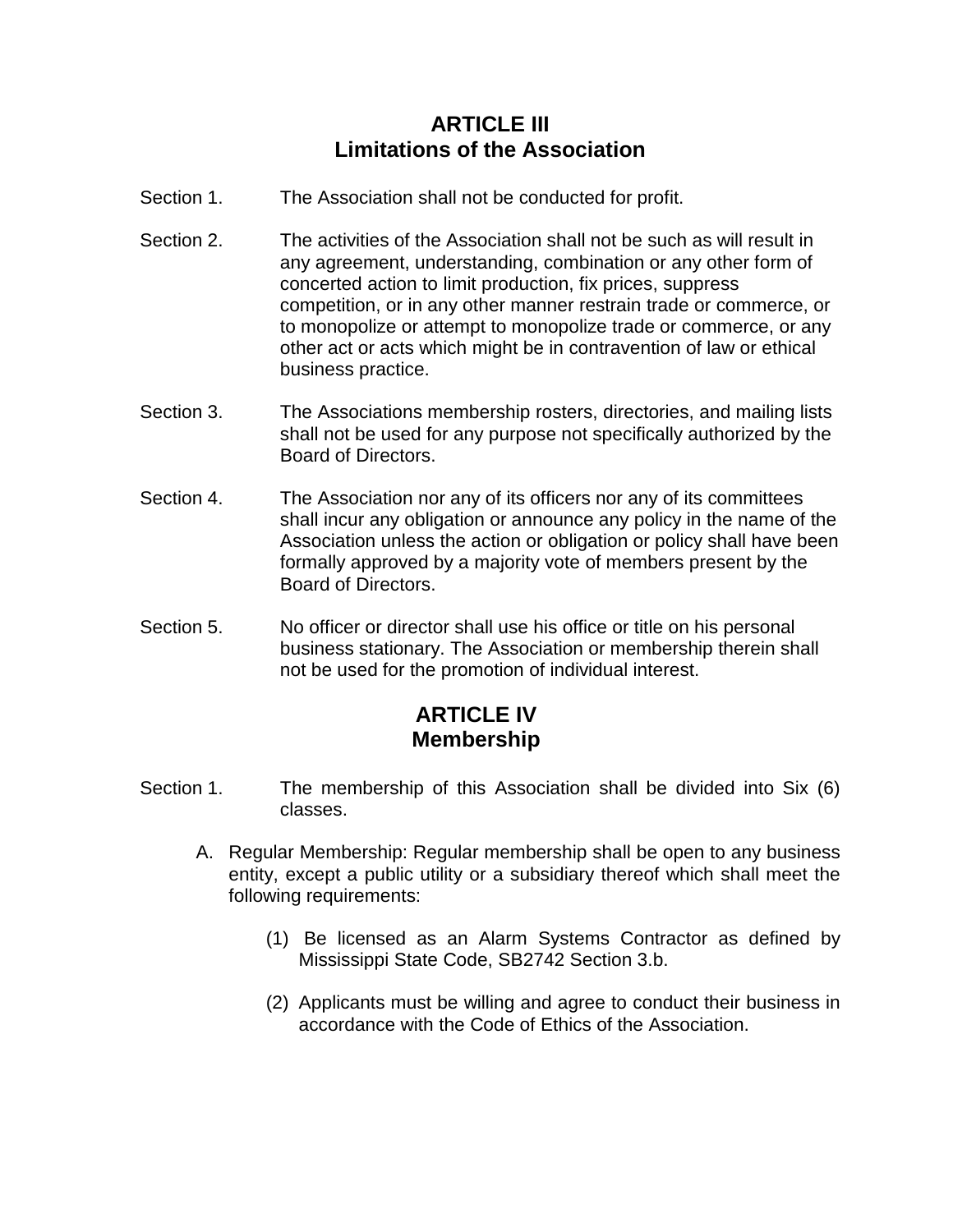- (3) Regular Members will be entitled to all benefits of the Association and will be given due notice, fair representation and the right to participate in all elections.
- B. Associate Membership: Associate membership shall consist of any business entity deriving revenue by manufacturing, distributing, supplying, dealing in or selling products or services relating and necessary to the members of Mississippi Security Association.
	- (1) Associate members, under the guidelines of Article VI, are eligible to serve on the Board of Directors and hold office as such, and be eligible to vote therein.
- C. Public Safety Membership: Public Safety Membership shall consist of any governmental employee involved with public safety who has the capability and desire to contribute to the advancement of the Association's objectives and purposes. Public Safety members shall not have a voting status and may not hold office in the association. Affiliate members may be appointed to serve as ex officio members of committees as directed by the Board of Directors.
- D. Life Membership: Life membership may be conferred on a person who formerly served as a designated representative of a Regular Member or Associate Member and who has rendered meritorious service to the Association, provided that such membership shall be recommended by the Board of Directors and shall receive a majority vote of the members present at any regularly called meeting of the Association. Such members shall be exempt from payment of all dues and assessments and may attend all conventions and meetings and shall have the right to vote.
- E. Honorary Membership: Honorary membership may be conferred by recommendation of the Board of Directors and with a majority vote of the members present at any regularly called meeting of the Association upon a person who has performed meritorious service to the Association or upon others who cannot fulfill the requirements of Regular or Associate membership. Honorary members shall be entitled to all the privileges of Regular members except the right to vote or hold office. Such members shall be exempt from payment of all dues and assessments.
- F. Probationary Membership: Probationary membership shall be a new member applicant pending approval of full membership by the Board of Directors or a reduction of membership status imposed by majority vote of the Board of Directors after full hearing and due consideration for failure to fulfill all the standards and requirements of membership. Such members shall not have the right to vote or hold office and shall be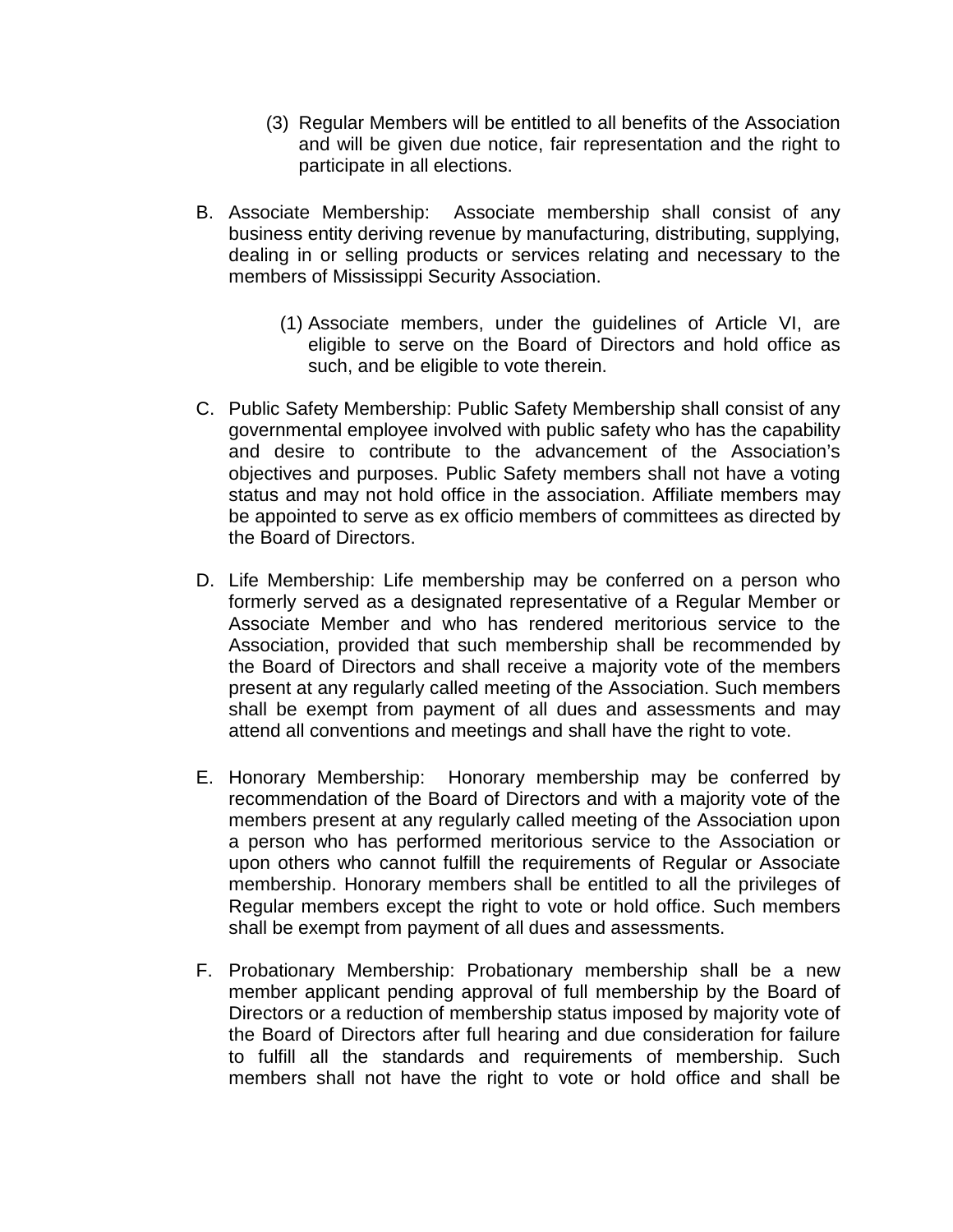subject to further action by the Board of Directors in accordance with the Bylaws of the Association.

#### Section 2 ELECTIONS TO MEMBERSHIP

- A. All applications for membership shall be made in writing on an official application approved by the Board of Directors with a check or appropriate payment method for the first year dues to the Secretary of the Association. The Secretary shall submit all such applications to the Membership Committee for review and then to the Board of Directors for action.
- B. The Membership Committee shall investigate the applicant to determine the applicant's worthiness and appropriate class of membership.
- C. Upon satisfactory submission of application and all appropriate fees, the applicant will be given a probation membership pending completion of the investigation and upon recommendation of the Membership Committee, the applicant may then be approved for the appropriate class of membership by majority vote of those members of the Board of Directors present and voting at the next regularly scheduled Board meeting.
- D. It shall be the duty of the Executive Director or designated appointee of the Board of Directors, to notify the applicant of the Board of Directors decision. Each applicant is subject to election, rejection, or being placed on a waiting list for future Board action. If an applicant is rejected, all fees and dues shall be refunded.
- Section 3. Transfer of Membership: The memberships conferred herein are vested in the business entities and are not transferable with the individual, except in the cases of Life or Honorary memberships which are vested in the individual.
- Section 4. Regions: For administrative purposes, the Association shall have three separate regional divisions, each with a representative Vice President. The regions shall be called Northern, Central and Southern regions of the Mississippi Security Association. As the need arises, the President shall be able to appoint up to three additional Vice-Presidents, drawn by the approval of the Board. The territorial limits of these regions shall be such as shall be delineated from time to time by the Board of Directors.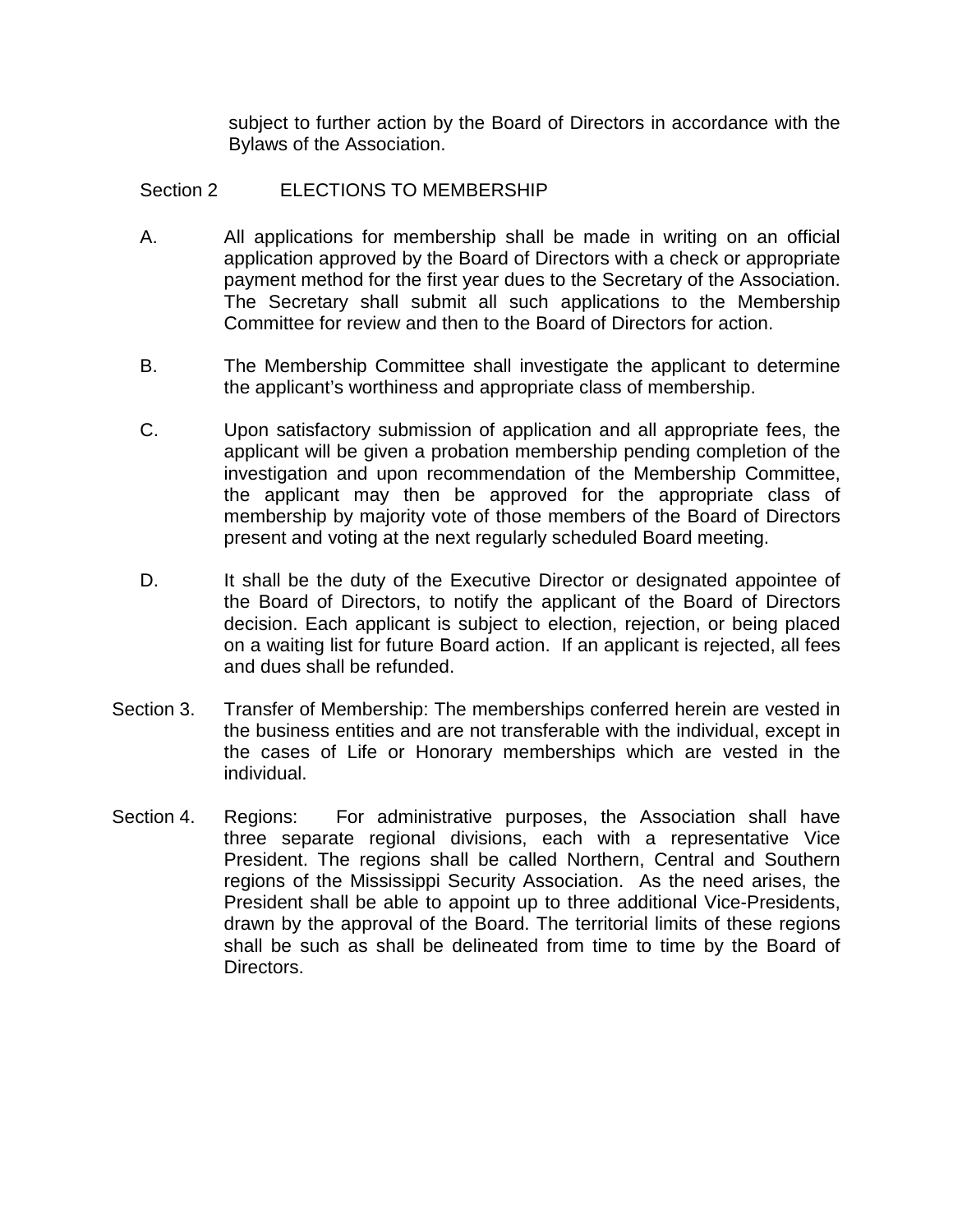# **ARTICLE V Board of Directors**

- Section 1. The management of the Association shall be vested in the Board of Directors subject to the limitations expressed by the bylaws.
- Section 2. The Board of Directors shall consist of the President, President-Elect, three to six (3-6) Regional Vice-Presidents, Secretary, Treasurer, Immediate Past President, and Associate Member Director.
- Section 3. The Board shall hold monthly conference calls to attend to the Associations business and meet at least quarterly at a time and place to be determined by the chairman. Appropriate advance notice as indicated in Article XVIII shall be given to each member of the Board of Directors.
- Section 4. Any Board Member or officer who misses two (2) consecutive meetings without having submitted a written request to be excused which is approved by the Board may be removed from office.
- Section 5. The President shall serve as Chairman of the Board of Directors.
- Section 6. All past Presidents of the Association excluding the Immediate Past President, holding a current, voting, membership in the Association shall be ex officio members of the Board of Directors.
- Section 7. The Executive Director and Counsel, if any, shall be ex officio members of the Board of Directors. These members and all ex officio members shall not have voting rights, except pertaining to their membership level.

#### **Article VI Nomination and Election of Officers and Directors**

- Section 1. The elected offices of the Association shall be the President, President Elect, three to six (3-6) Regional Vice-Presidents, Secretary, Treasurer, and Associate Board Member.
- Section 2. Election Procedure
	- A. The President-Elect shall automatically succeed to the office of President.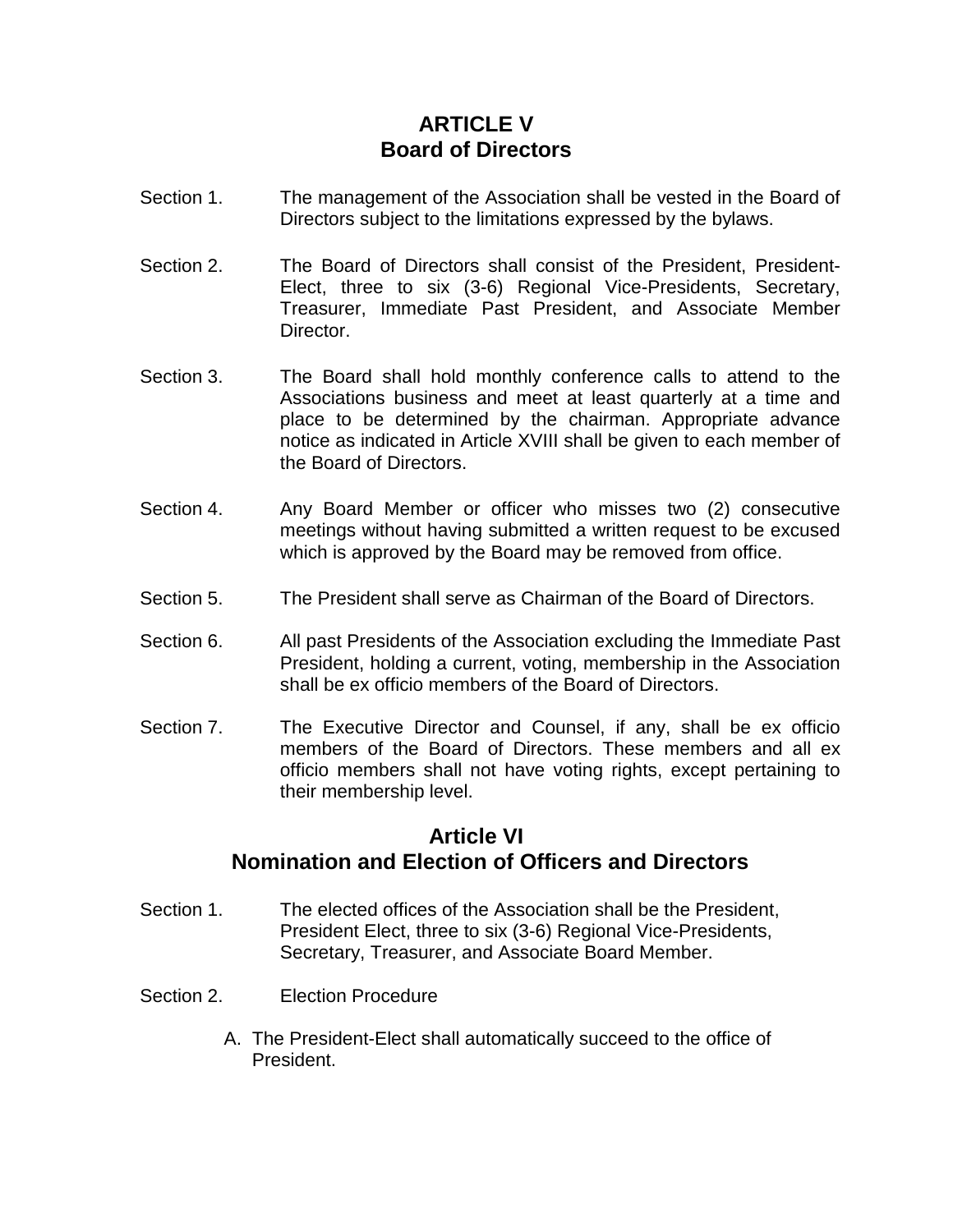- B. Immediate Past President is not an elective office but is filled by ascension of the President upon election and installation of his successor. To fill the office as Immediate Past President and continue to serve in that capacity, the individual shall either be representative of a Regular Member of the Association or shall hold a Life or Honorary Membership in the Association. The Immediate Past President shall have the right to vote.
- Section 3. Specific qualifications of persons nominated for the elective offices of the Association shall be as follows:
	- A. The President-Elect shall have previously served on the Board of Directors provided a willing candidate exists.
	- B. One Regional Vice-President shall be elected from each regional division of the state provided a willing and duly qualified candidate exists.
	- C. Officers must be selected from, and authorized to represent, a Regular Member in good standing.
	- D. Associate Board Member must be selected from, and authorized to represent, an Associate Member in good standing.
- Section 4. Elections for each office shall be held by secret ballot, except when those nominated are unopposed when only a voice vote is needed, at the annual meeting of the Association. Each member eligible to vote in good standing shall be entitled to vote in accordance with the appropriate provisions of the Bylaws. A majority of the votes cast shall elect.

#### Section 5. Election Procedure.

- A. The Nominating Committee shall officially report at the Annual Meeting of the Association its list of Nominations for each elective position.
- B. After the Nominating Committee has submitted its nominations, and prior to election, other nominations for each office may be made from the floor, provided the nominee is a member in good standing and shall have given prior consent to nomination and election as an officer. If the nominee is not present at the time of nomination, consent must be in writing and presented to the presiding officer with the nomination.
- C. Each position, starting with the first opposed position, shall be elected separately in the order listed in Section 1 above.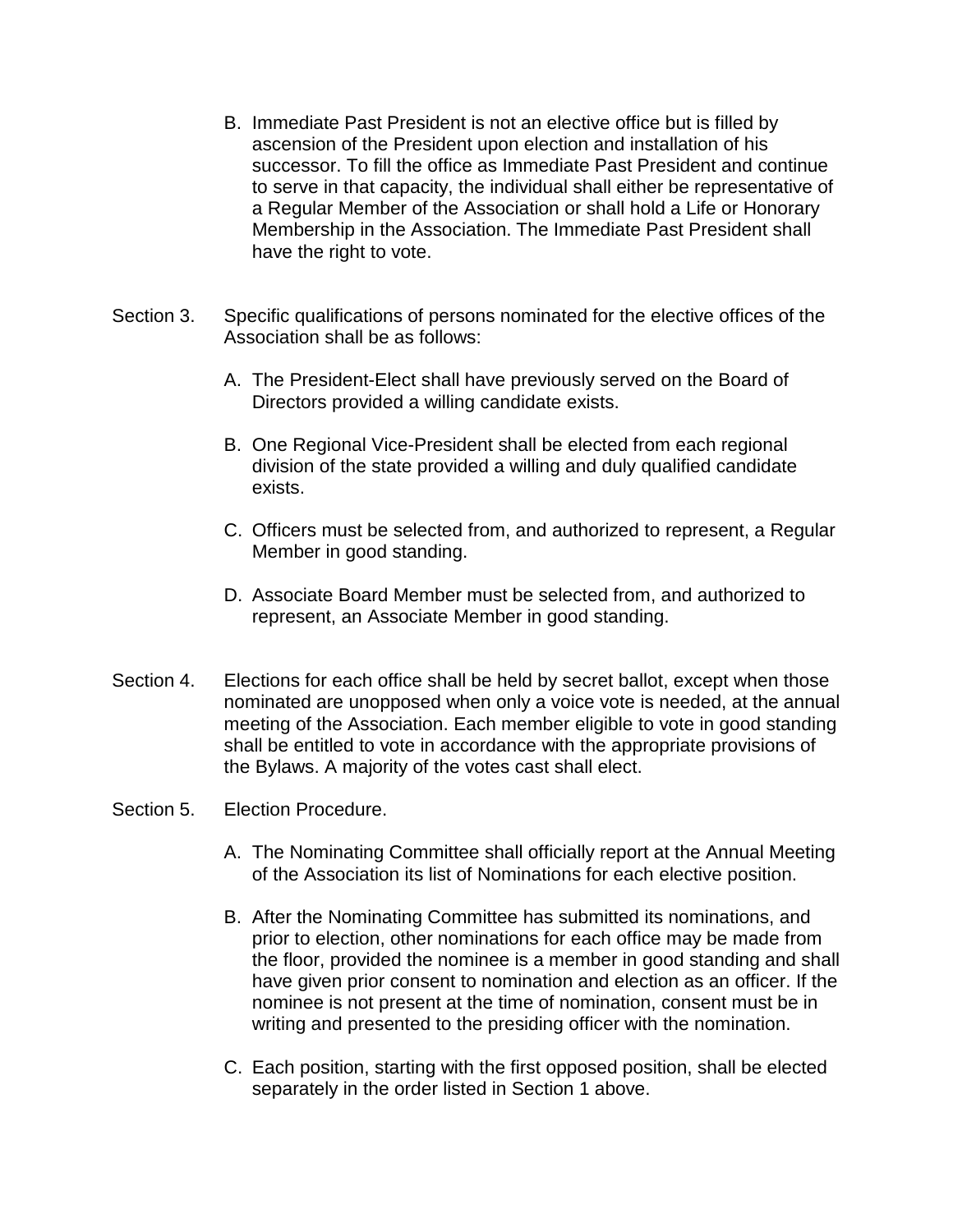- Section 6. Vacancies in elective offices shall be filled by an election of the Board of Directors. In the event of the death of or resignation of the President, the President-Elect shall succeed to the office and fill the unexpired term in addition to the subsequent term which would normally have been served. In the event the President-Elect is unable or unwilling to assume the office of President, the Board of Directors shall elect a new President, who shall serve until the next regular election, from among its current membership provided a willing and qualified candidate can be found.
- Section 7. Vacancy in the office of Immediate past President shall be filled by an election of the Board of Directors from selecting from among Previous Past Presidents provide a willing and duly qualified candidate is available.

#### **ARTICLE VII Executive Director**

- Section 1. The Executive Director and/or Association Management Organization may be either an employee or contracted position of the Association and shall be selected by the Board of Directors. The Executive Director is not required to be a member of the Association and may be compensated in such manner and in such amounts as the Board of Directors determines.
- Section 2. The Executive Director shall perform such duties as may be assigned by the Board of Directors and the President, and shall report directly to them.

#### **ARTICLE VIII Duties and Terms of Office**

- Section 1. Terms of Office.
	- A. All officers shall serve for two (2) consecutive calendar years, from January 1<sup>st</sup> until December 31<sup>st</sup> or until their successor shall have been duly elected and assume office.
	- B. No President or Regional Vice-President shall serve more than two (2) full or partial consecutive terms in that office unless no nominee accepts the appointment for that particular office.
	- C. All officers will be elected to serve staggered terms. The offices for President Elect, Secretary, Treasurer, and Associate Members shall be elected in even years. The offices for Vice President shall be elected in odd years.

Section 2. President. The President: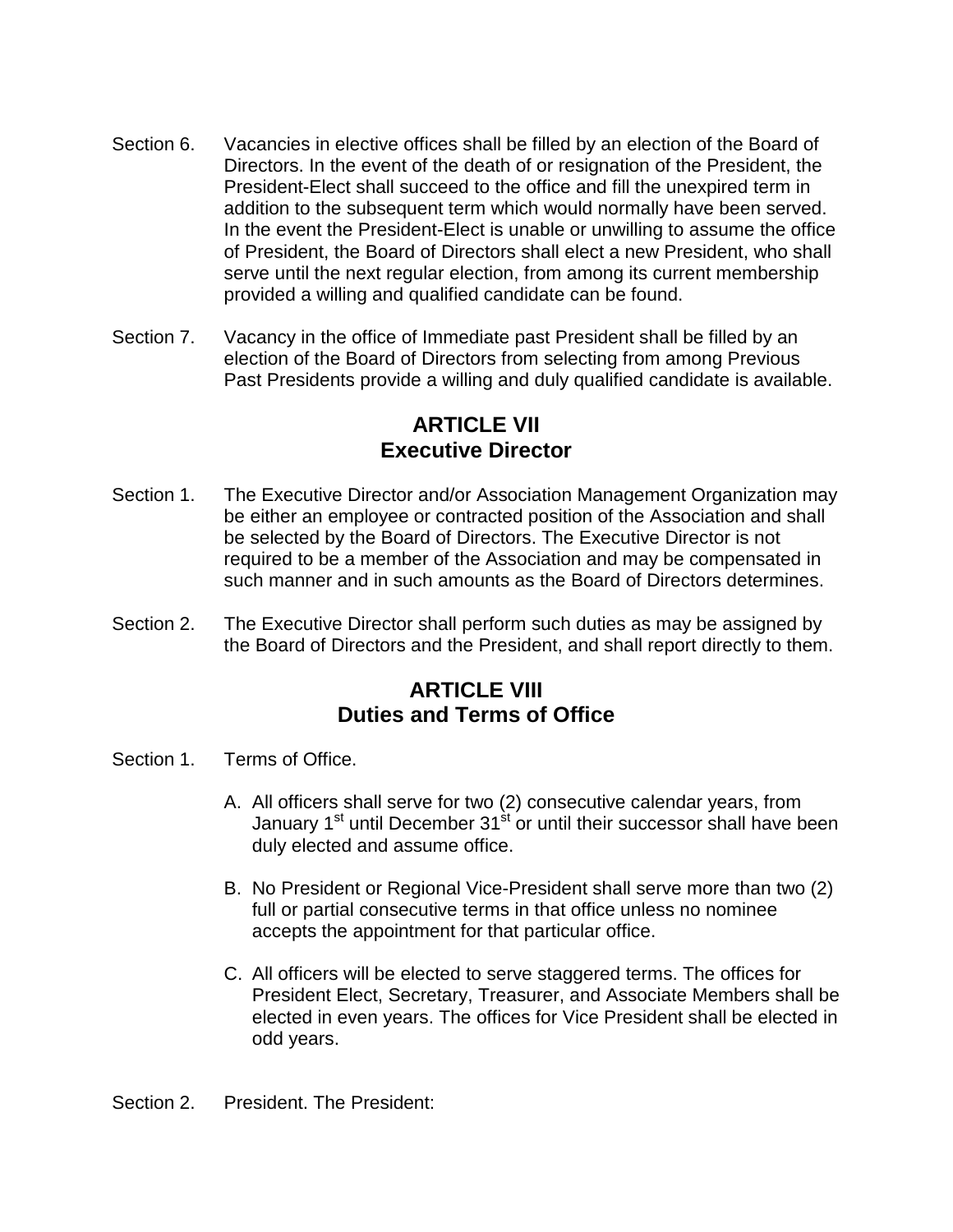- A. Shall preside at all meetings of the Association.
- B. Shall be the chief Executive Officer with the power to delegate his authority.
- C. Shall call meetings in accordance with the provisions of these Bylaws.
- D. Shall appoint all committees, subject to the approval of the Board of Directors.
- E. Shall be member ex-officio of all committees not specifically itemized.
- Section 3. President-Elect. The President-Elect:
	- A. Shall prepare to succeed to the office of President.
	- B. Shall preside at meetings of the Association and Board of Directors in the absence of the President.
	- C. Shall be member ex-officio of all committees not specifically itemized.
	- D. Perform such other duties as may be assigned by the President or the Board of Directors.
- Section 4. Regional Vice-Presidents
	- A. The regional Vice-Presidents shall be responsible for the scheduling of and arranging of programs for monthly regional meetings of the Association. The dates and location of the regional meetings shall be at the discretion of the regional Vice-Presidents. Dates, times, locations, and programs of the regional meetings shall be planned sufficiently in advance to allow publication in the Association Newsletter.
	- B. In the absence of the President, the regional Vice-President shall preside over his regional meeting.
	- C. Each Regional Vice-President shall, at the last regional meeting prior to the annual membership meeting, call for a recommendation to the Nominating Committee for the Regional Vice-President for the next calendar year. This recommendation shall be submitted to the Nominating Committee for its consideration and guidance.
- Section 5. Secretary. The Secretary:
	- A. Shall keep a permanent record of all meetings of the Association and the Board of Directors.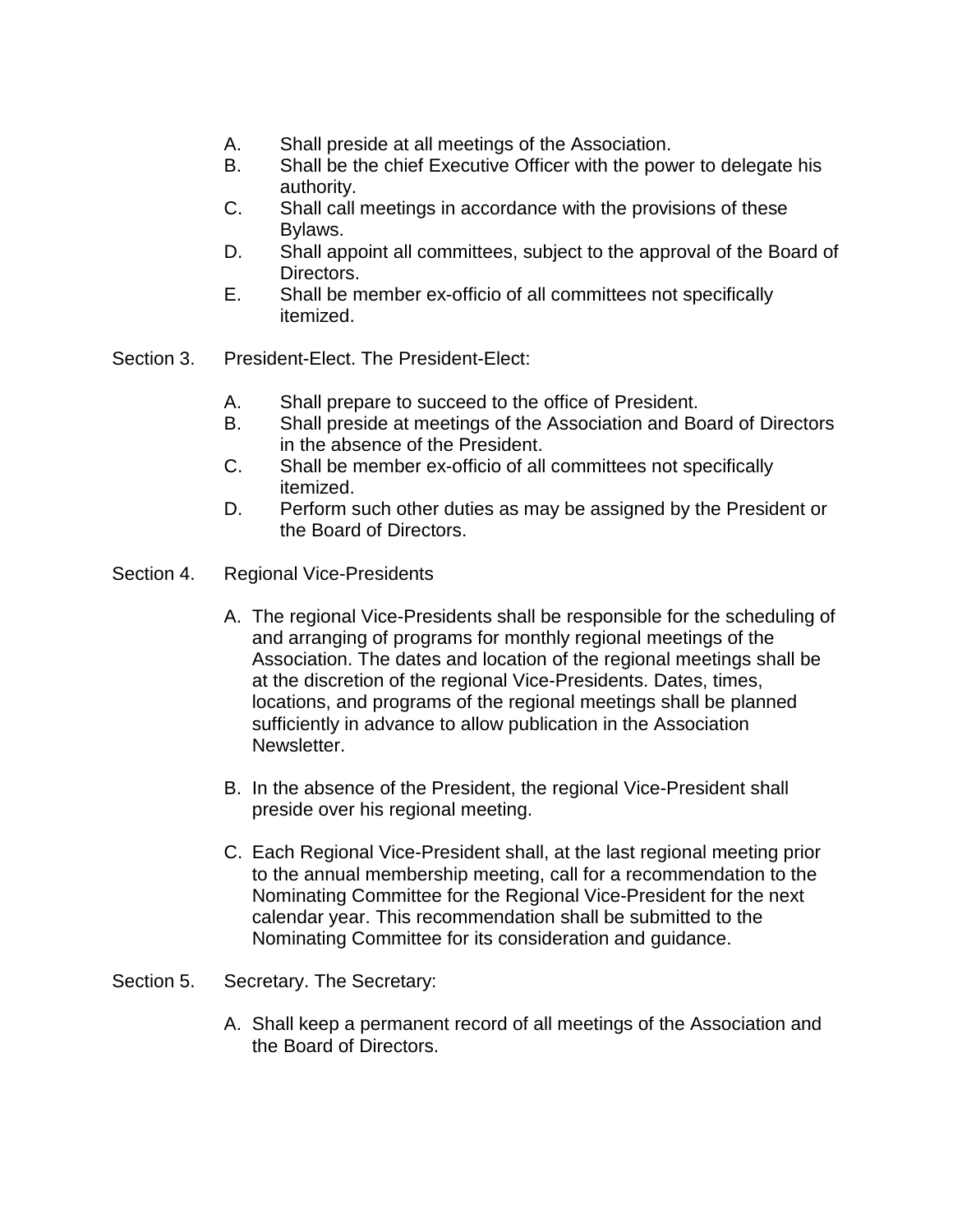- B. Shall issue notices of all regular and special meetings as herein provided.
- C. Shall have charge of all correspondence of the Association and of the Board of Directors.
- D. Shall file an annual report to the Internal Revenue Service and to the Mississippi Secretary of State as required by the bylaws.
- E. Shall give bond in such sums as is required and with such sureties as are approved by the Board of Directors, the same to be filed with the President and paid for out of the funds of the Association. At the expiration of the term of office, the Secretary shall deliver over to a successor or to the President all records and any other Association property in their possession.
- F. Shall perform such other duties as may be assigned from time to time by the President and Board of Directors.
- G. The Secretary may be assisted in the duties of the office by the Executive Director or by others. This assistance shall not relieve the Secretary of the responsibility for the accuracy and timeliness of these records, reports and/or notices.
- Section 6. Treasurer. The Treasurer:
	- A. Shall receive or collect all fees, dues, and other monies constituting the revenue of this Association and deposit them in such location and manner as designated by the Board of Directors. The Treasurer shall disburse these funds in the manner authorized by the Board of Directors and in accordance with Article XI, Finance, of these Bylaws.
	- B. Shall keep current the accounts and fiscal records of the Association which shall at all times be open to the inspection of the Board of Directors and any auditor authorized by the Board of Directors.
	- C. Shall prepare and submit to the Board of Directors for their approval an operating budget for the fiscal year.
	- D. Shall make an annual report to the Association and at such other times as the Board of Directors may require.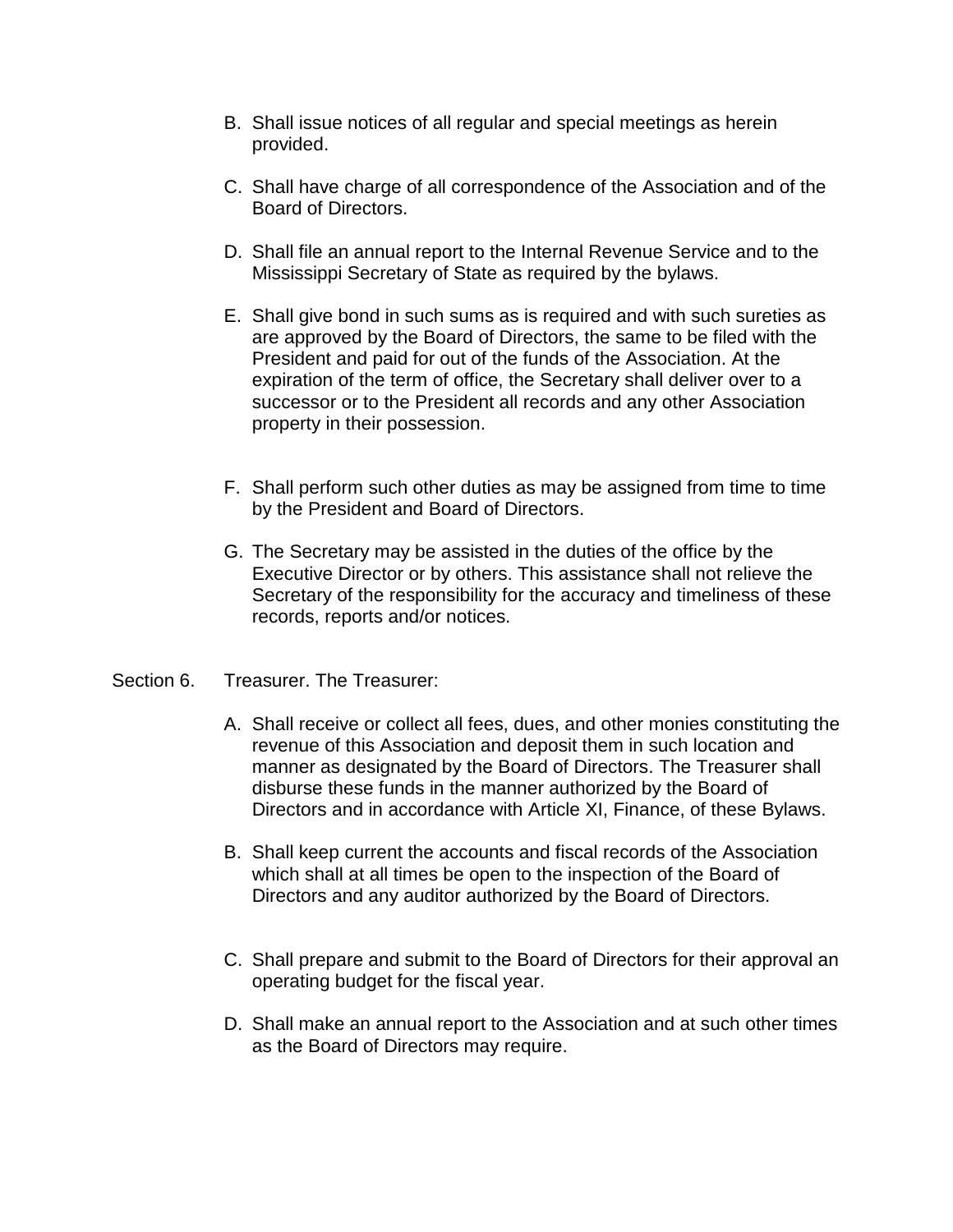- E. Shall give bond in such sums as is required and with such sureties as are approved by the Board of Directors, the same to be filed with the President and paid for out of the funds of this Association. At the expiration of the term of office, the Treasurer shall deliver over to a successor or to the President all funds, books of account, and any other Association property in his possession.
- F. Shall only authorize expenditures that are covered by the current approved Association budget. Other expenditures must be submitted to the President for approval and presented in detail to the Board of Directors at their next meeting.
- Section 7. Immediate Past President. The Immediate Past President shall:
	- A. Act in an advisory capacity and assist the President and the Board of Directors in all matters which may come before them.
	- B. Perform such other duties as may be assigned by the President or the Board of Directors.
	- C. The Immediate Past President shall serve on the board of directors and shall be eligible to vote on association business.
- Section 8. Associate Member Director.

The Associate Member Director is a member of the Board of Directors, with voting rights as an officer of the board, who with the Association officers shall deal with all matters which may come before the Board. The Associate Member Director shall also perform such other duties as may be assigned to him by the President or the Board of Directors collectively.

Section 9. All officers at the expiration of their term(s) of office, shall deliver over to a successor or to the President all funds, books of account, and any other Association property in his possession.

# **ARTICLE IX Committees and Their Duties**

- Section 1. There shall be the following standing committees:
	- A. Nominating Committee.
		- (1) The Immediate Past President, the President-Elect, and one (1) prior past President, one (1) Regular Member in good standing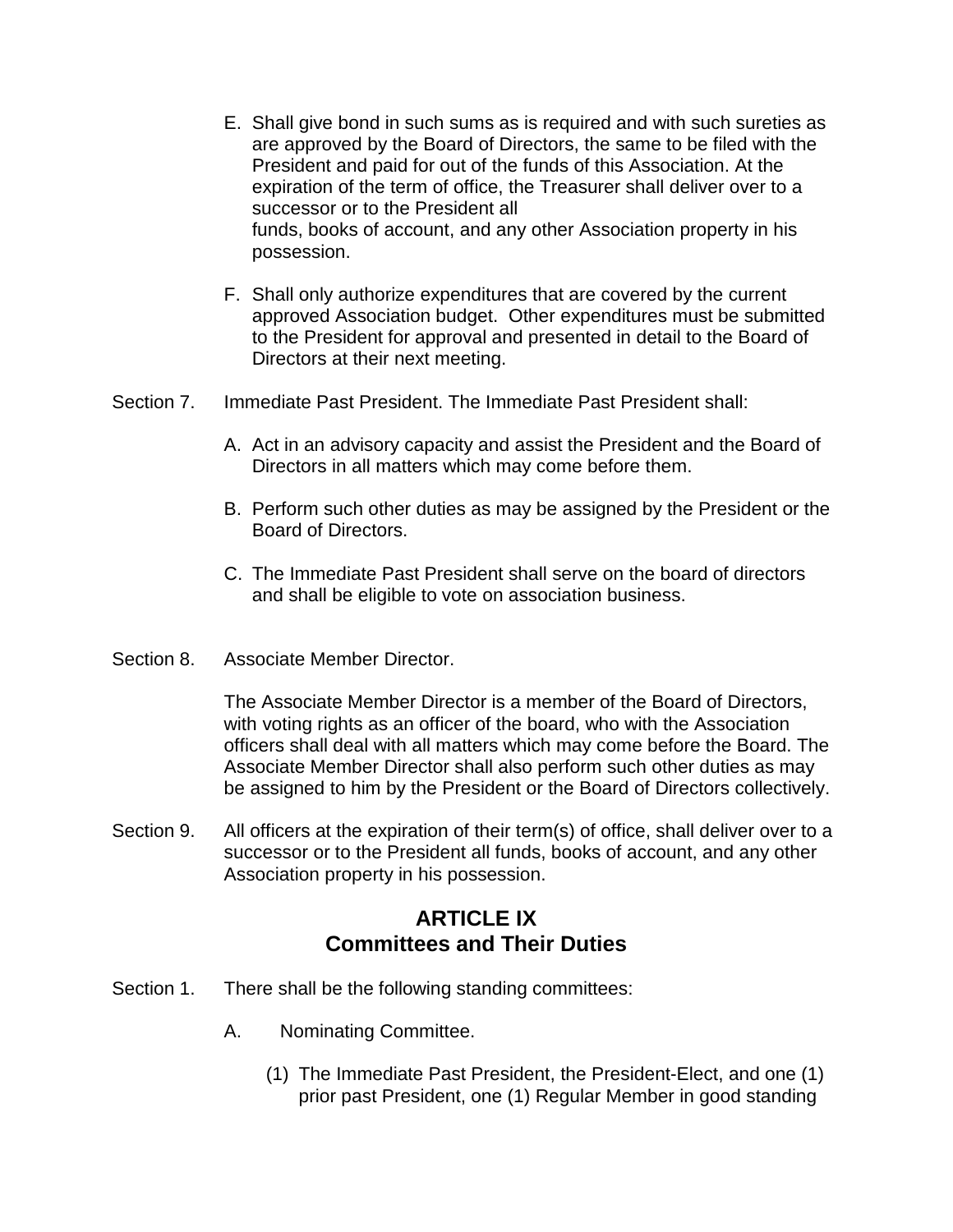and the Associate Member shall be members of the Nominating Committee for the purpose of nominating officers and directors for the Association. The President may appoint other members to serve on this nominating committee, if either of the indicated officers is unable to serve.

- (2) Members of this committee shall be appointed by the President not less than ninety (90) days prior to the annual meeting.
- (3) The Immediate past President shall serve as chairman of the Nominating Committee and shall schedule all necessary meetings.
- (4) At least sixty (60) days prior to the annual meeting, the Nominating Committee shall propose and submit to the President, the Secretary, and the Executive Director, a nomination for each of the elective offices of the Association to be elected for the coming year. These nominations shall be listed in the notices sent in accordance with Article X of these bylaws.
	- a) The Nominating Committee shall be guided in nominations for the offices of the Regional Vice-Presidents by recommendations from each respective region.
	- b) The Nominating Committee shall obtain the prior consent of any person nominated for a given office.
- B. Education Committee. The Education Committee shall cooperate with the board of Directors and the ESA in developing training and certification programs, educational conferences and seminars, and the educational phase of the annual Association meeting. All efforts of this committee shall be directed towards the goal of improving and developing the capabilities and professionalism of the members of the Association.
- C. Legislative Committee.
	- (1) The Legislative Committee shall advise the Association and the Board of Directors on legislative matters that may be of interest or have impact upon the Association and its members.
	- (2) The Legislative Committee, subject to the limitations of ARTICLE III of these Bylaws and under the direct supervision of the Board of Directors, shall act as a liaison between the Association and governmental bodies and individuals involved within the legislative and/or regulatory process affecting the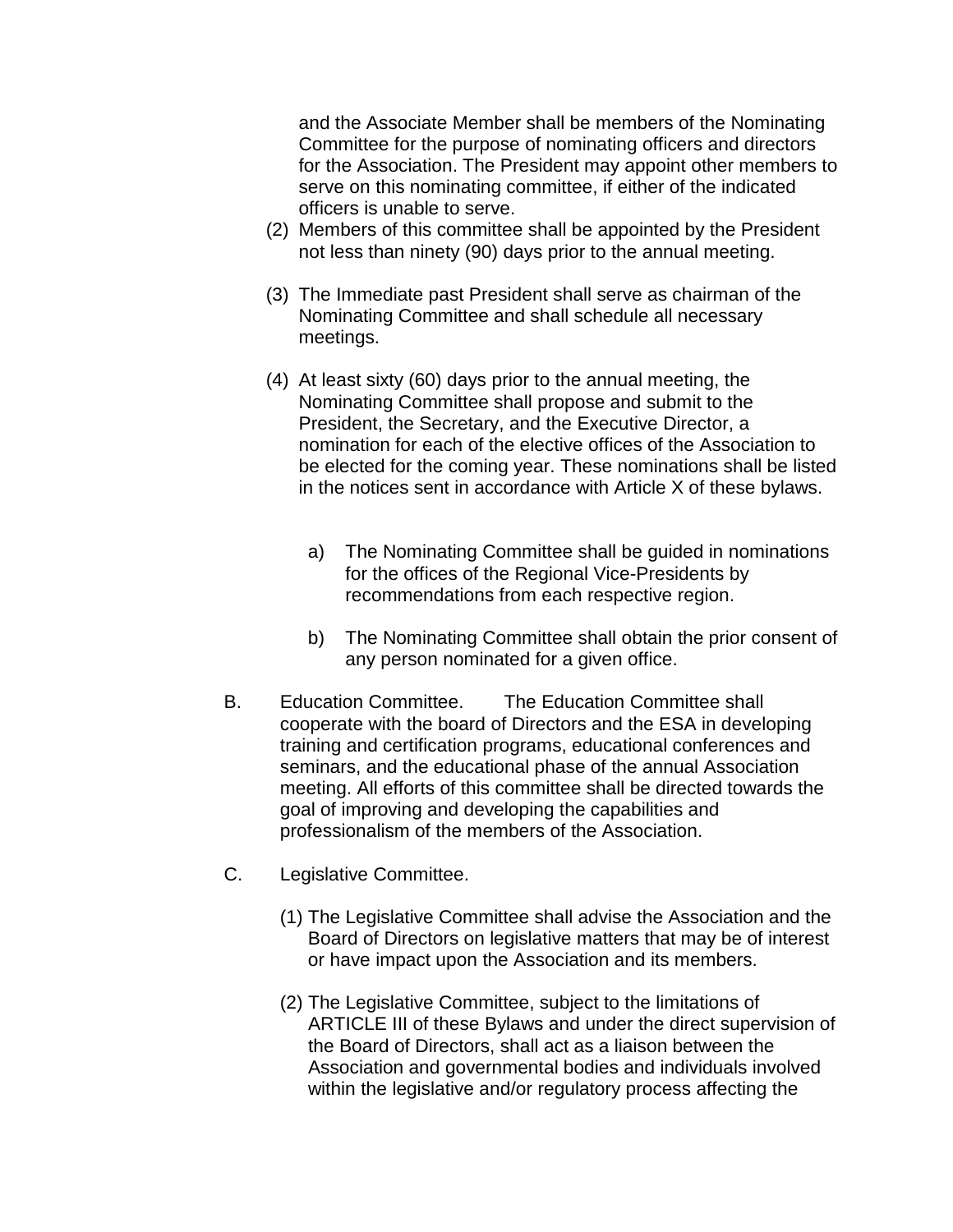Association. Members of the Legislative Committee shall voice only those opinions and policies approved by the Board of Directors when representing the Association.

D. Convention Committee. The Convention Committee shall assist the Board of Directors in formulating the official program and order of business for the Annual Meeting of the Association. The Chairman of the committee shall be appointed by the Association President.

- Section 2. Each standing committee shall serve for a term of one (1) calendar year or until its successor is appointed.
- Section 3. Special Committees, authorized by the Board of Directors, shall be appointed by the President and shall perform such duties as may be defined in their creation.
- Section 4. All committees shall consist of at least three (3) members. Each committee shall be responsible to the President and shall make such reports as may be directed. All Chairpersons and the members of committees shall be subject to removal by the President.

# **ARTICLE X Meetings**

- Section 1. The Annual meeting of the Association shall be scheduled for not later than December  $31<sup>st</sup>$  of each year. The time and place of such meeting will be determined by the Convention Committee subject to the approval of the Board of Directors
- Section 2. All regional meetings will be scheduled monthly. The time and place of such meetings will be determined by the Regional Vice-Presidents.
- Section 3. Special meetings for the purpose of conducting the Associations business shall be called by the President whenever:
	- a) He shall deem the same necessary.
	- b) He shall be called upon to do so by a majority of the members of the Board of Directors.
	- c) He shall receive written request of one-third (1/3) of the Regular membership.
- Section 4. Not less than thirty (30) days before the date of the annual or special general meeting of the Association, the Secretary shall give written notice of the meeting to all members. Written notice shall include notice of the day, time and place of the meeting, any known resolutions or items of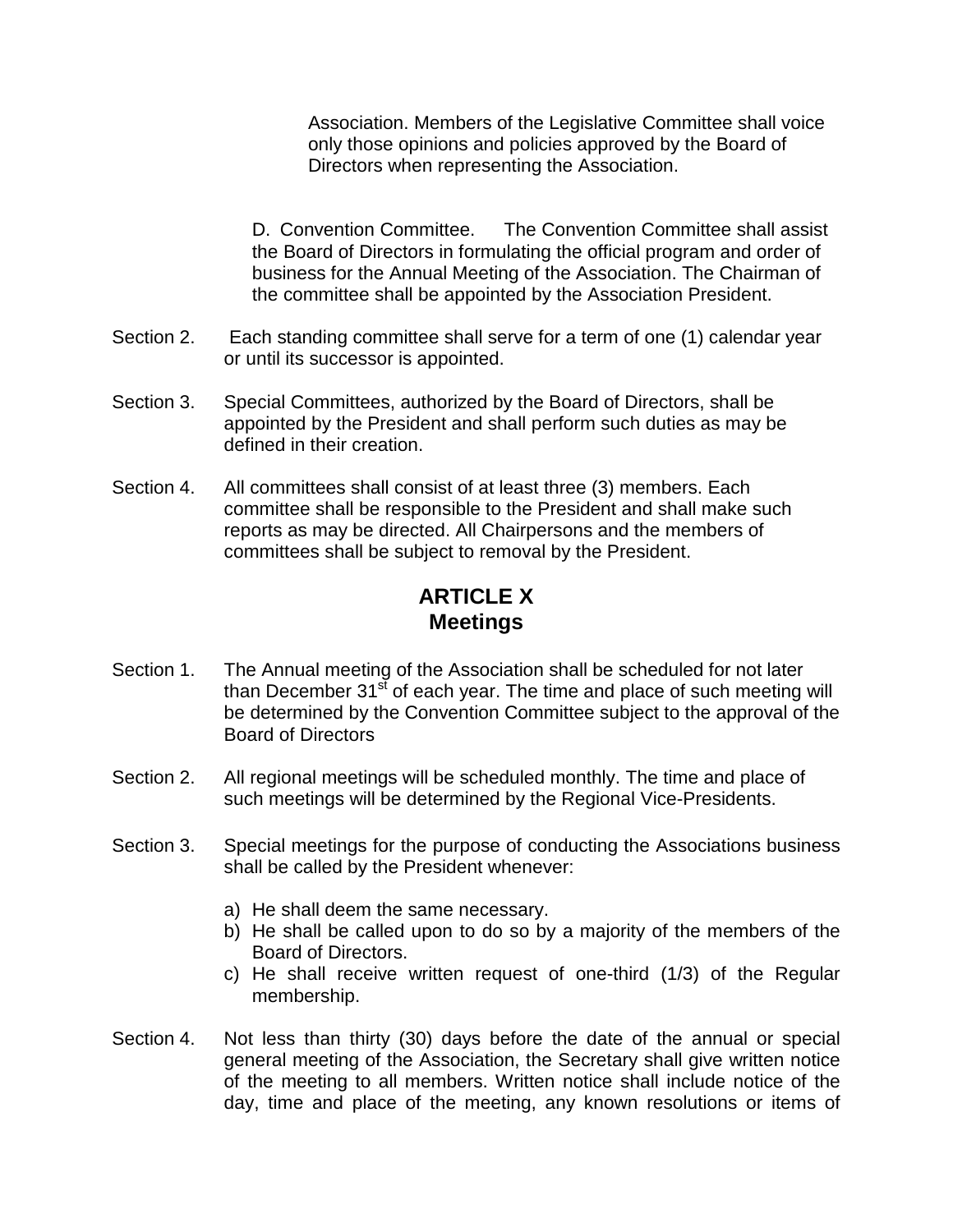business to be presented, and the agenda and/or order of business. Included with the Notice shall be advance registration forms and a schedule of fees, if any.

- Section 5. Voting members present at a properly called meeting shall constitute a quorum for the transaction of business at any regular or Board Meeting of the Association.
- Section 6. Each member authorized to vote shall have one (1) vote on any question and may vote only in person. There shall be no voting by proxy. Unless otherwise specifically provided by these bylaws a majority vote of those members present and voting shall govern.
- Section 7. Whenever a question arises which requires a membership vote and in the judgment of the Board of Directors it is not expedient to call a special meeting of the members of the members for the specific purpose, the Board of Directors is hereby vested with the authority to submit the issue by mail ballot to the voting membership for decision. Questions and issues presented in this manner shall require a response of not less than thirty (30%) present of the Association Membership whereupon a majority of the members casting votes shall have the same force and effect as if the issue had been voted upon at a meeting of the Association. However, Bylaws may only be amended as prescribed in ARTICLE XXIV1, XXV.

# **ARTICLE XI Finance**

- Section 1. The fiscal year shall begin January  $1<sup>st</sup>$  and terminates December  $31<sup>st</sup>$ . annually.
- Section 2. Trust or surety bonds shall be furnished by the Secretary, Treasurer, Executive Director, and such other officers of the Association as the Board of Directors shall direct. The amount of such bonds shall be determined by the Board of Directors and the cost paid by the Association.
- Section 3. The Board of Directors shall at their first regular meeting, approve and adopt a balanced budget concerning the total anticipated income and expenses for the ensuring year. The officers or Board of Directors shall not obligate the Association in excess of the anticipated budget without the approval of the membership.
- Section 4. All fees, dues, and other monies constituting the revenue of this Association shall be deposited in the name of the Association in such location and manner as designated by the Board of Directors.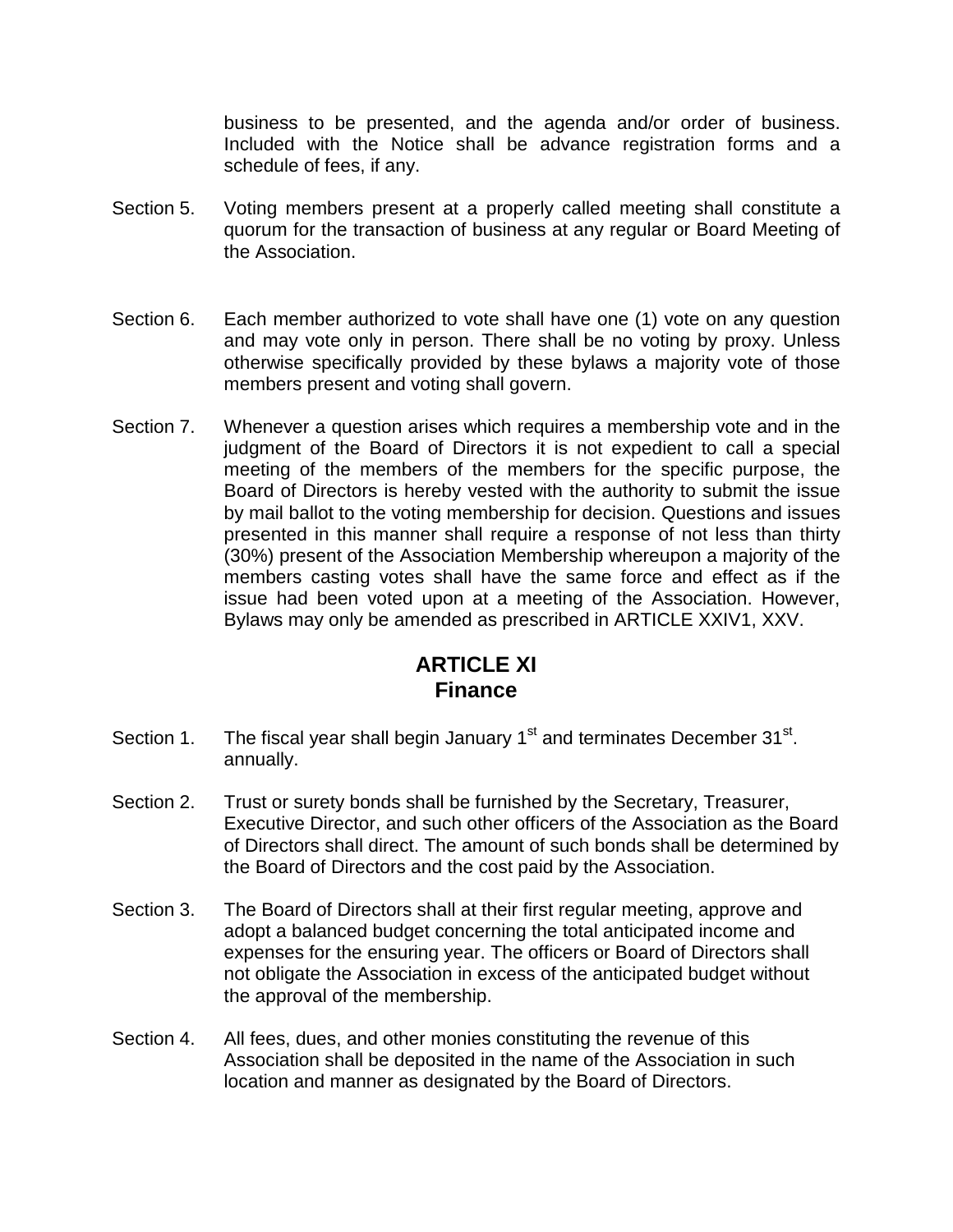- Section 5. All checks, drafts, notes or other obligations of the Association shall be issued under the direction of the Treasurer. The Board of Directors shall designate the officials who shall sign checks, and/or other negotiable instruments. All checks shall require two (2) signatures.
- Section 6. The necessary expenses of all Association officers and/or Directors (including the Executive Director) when engaged in business of this Association may be paid by the Association in accordance with the provisions of the budget.

## **ARTICLE XII Indemnification**

Section 1. The Association shall indemnify any and all of its Directors, Officers, and Employees or former Directors, Officers or any person who may have served at its request as a Director or Officer of another entity, from any suit or proceeding, by reason of the fact that he or she was or is a Director, Officer, Employee or Agent of the Association or is or was serving at the request of the Association as a Director, or Officer of another entity, against expenses (including attorney's fees), judgments, fines and amounts paid in settlement actually and reasonably incurred in connection with such action, if said person acted in good faith, in a manner he or she believed to be in the best interest of the Association and had no reason to his or her conduct was unlawful. Provided, however, no indemnification shall be made in respect to any suit or proceedings as to which such Director, Officer or Employee shall be judged to have committed an act including wanton or willful misconduct in the performance of his or her duty. Such indemnification shall not be deemed exclusive of any other rights to which those indemnified may be entitled, under any agreement, vote of members of the Association or otherwise.

#### **ARTICLE XIII Dues, Initiation and Assessments**

- Section 1. Initiation fees and annual dues for all classes of membership shall be determined from time to time by a majority vote of the Board of Directors subject to the approval of a majority of the members present and voting at a specially or a regularly called meeting of the Association.
- Section 2. Dues shall be paid annually in advance, on the first day of each Calendar year.
- Section 3. The Board of Directors may, when they deem it advisable, assess the cost of any contemplated program of the Association against the members, in addition to their dues, provided that such assessment be approved by a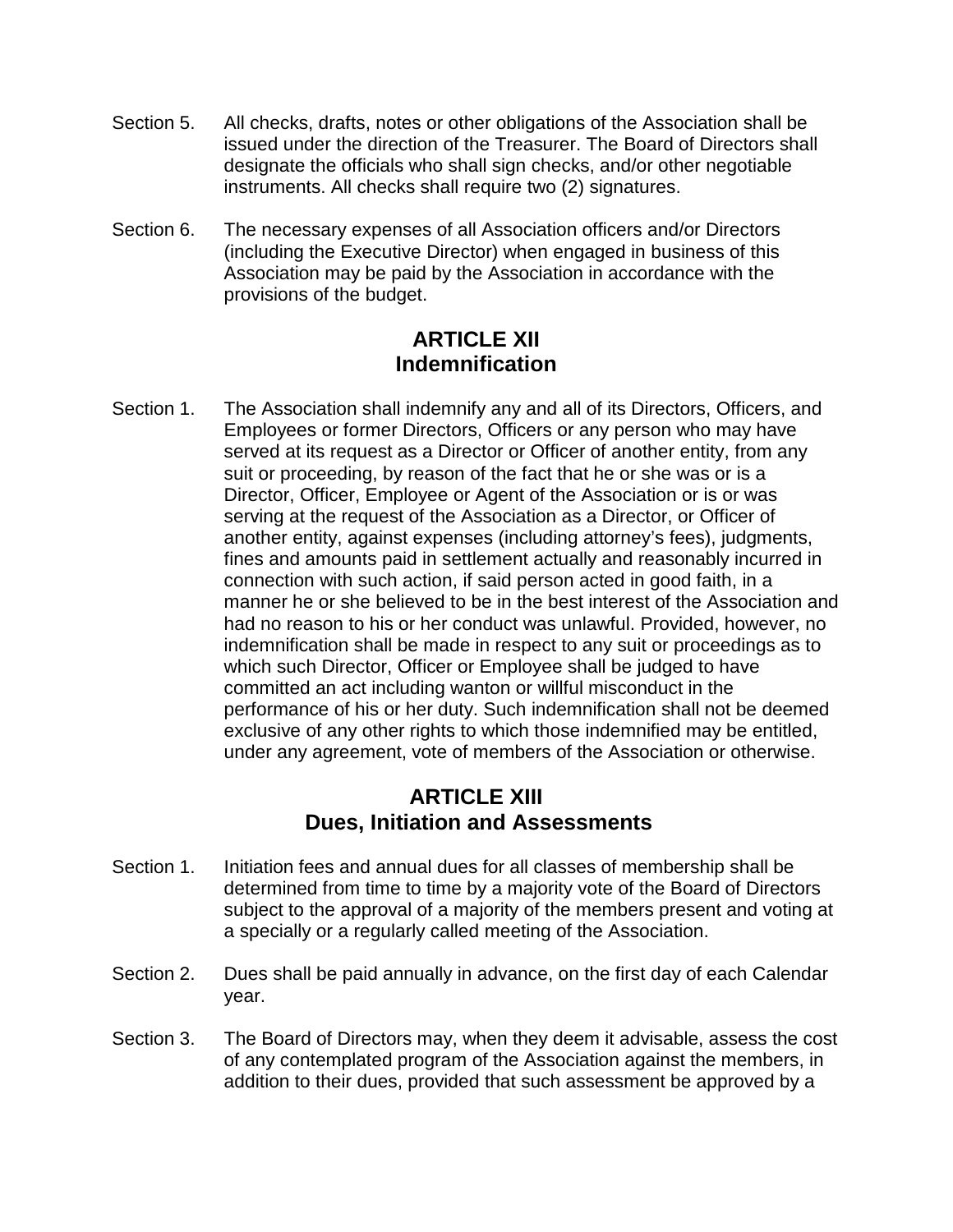majority vote of the members present at any regular meeting (or special meeting called for that purpose) of the membership of the Association.

Section 4. All members shall have dues and assessments paid in full to be considered in good standing. Any member over thirty (30) days delinquent in payment of dues or assessments shall be notified by the Treasurer that continued delinquency could result in suspension of membership. Any member over sixty (60) days delinquent in payment of dues or assessments may be suspended from membership by action of the Board of Directors.

# **ARTICLE XV Use of Name and Emblem**

- Section 1. Members of the Association in good standing shall be entitled to wear the emblem and/or other insignia, as may be from time to time adopted by the Board of Directors. Members may also designate their membership by using the name and/or logo of the Association on the letterheads, advertising or business cards with written approval by the Board of Directors.
- Section 2. The titles of Mississippi Security Association, MSA, and any emblem, seal or insignia of the Association shall not be used for purposes other than those authorized by the Board of Directors.

# **ARTICLE XVI Grievance Procedure**

- Section 1. Upon receiving written report of a grievance against any Member of the Association, the President shall promptly appoint a Grievance Committee to begin investigation of the matter.
- Section 2. The Grievance Committee shall consist of three (3) disinterested and impartial members; one (1) who shall be from the region wherein the complaint originated and the remaining two (2) shall be from other regions. One (1) of the members shall be a Regional Vice-President who shall serve as the Committee Chairman. All grievances must be sent to the three (3) members of the Grievance Committee at least thirty (30) days prior to the regularly called meeting of the Board of Directors. The procedure is as follows:
	- A. The Complainant shall submit the grievance in writing setting forth:
		- 1) Complainant's name, address.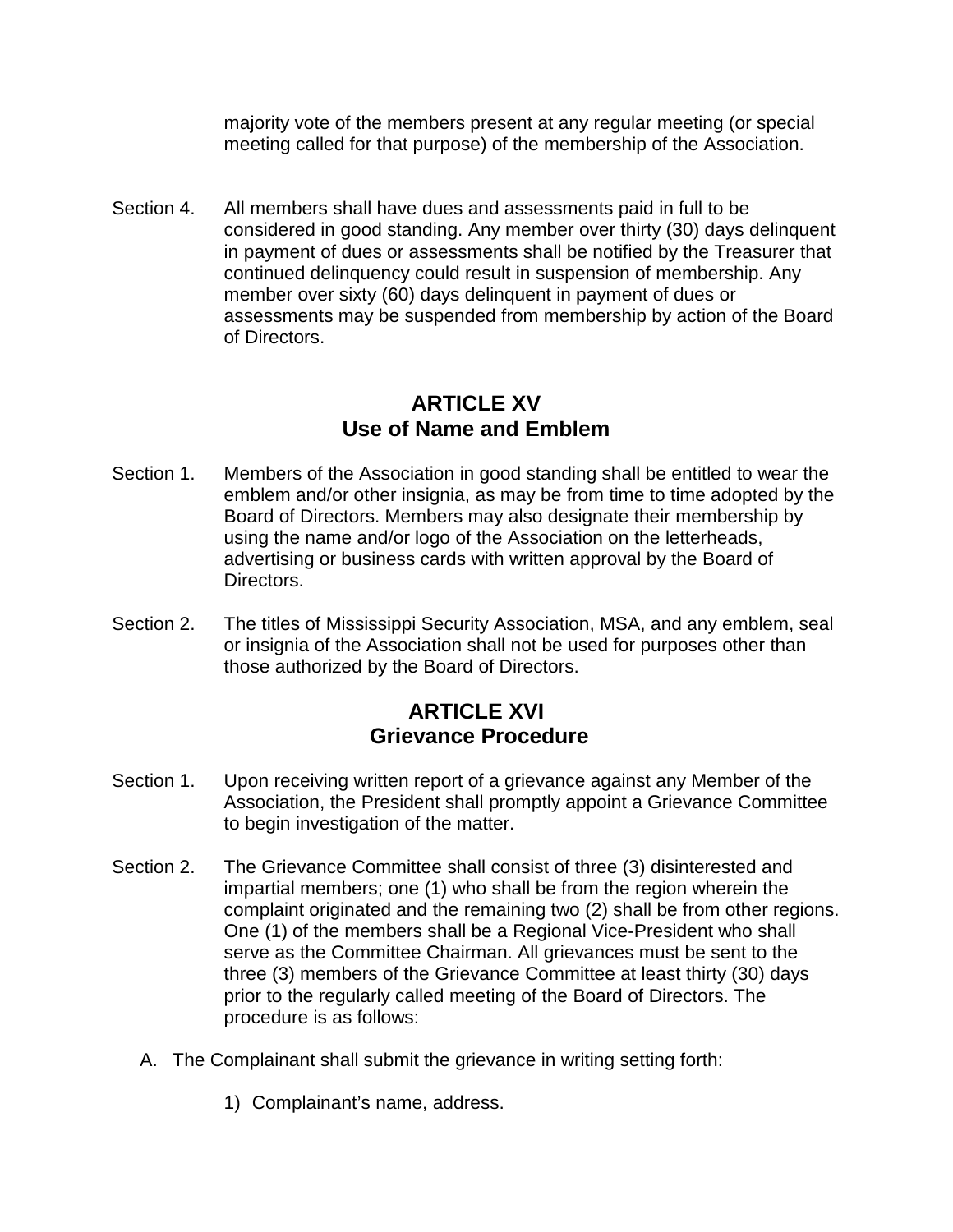- 2) The Trade name, personal name and address of the accused party.
- 3) The nature of the complaint with any pertinent documents and/or information. Attach supporting data, places, pictures, advertising clips, and/or other applicable items.
- B. Preliminary investigation will be made by the Committee Chairman. A report detailing the results of this preliminary investigation shall be submitted to the other members of the Grievance Committee for a decision whether or not to proceed with a full hearing. In any case, a full report shall be made to the Board of Directors.
- C. If the preliminary investigation indicates that the grievance may be substantiated, a mutually agreeable time shall be set for a meeting of the accused. The hearing shall be presided over by the Vice-President and the two (2) members of the Grievance Committee.
- D. The Chairman of the Grievance Committee is to make a report of the Committee's findings to the Board of Directors in writing. If not resolved, complainant and defendant must be notified to appear before the Board of Directors.
- Section 3. In the event the Board of Directors shall find a member responsible or guilty of the accusation, the Board may upon majority vote impose one of the following sanctions:
	- 1) Warning
	- 2) Remanded to Probationary Member status.
	- 3) Dismissal from the Association.
- Section 4. Involved parties shall be notified within two (2) weeks from the hearing of Board of Directors decision.
- Section 5. Matters not resolved by the Board of Directors shall be presented at the annual meeting of the Association provided a minimum of thirty (30) days notice has been given to all parties involved.

# **ARTICLE XVII Board of Directors Order of Business**

- Section 1. The order of business at any regular meeting of the Board of Directors shall be:
	- 1. Reading of Minutes
	- 2. Report of Officers
	- 3. Report of Committees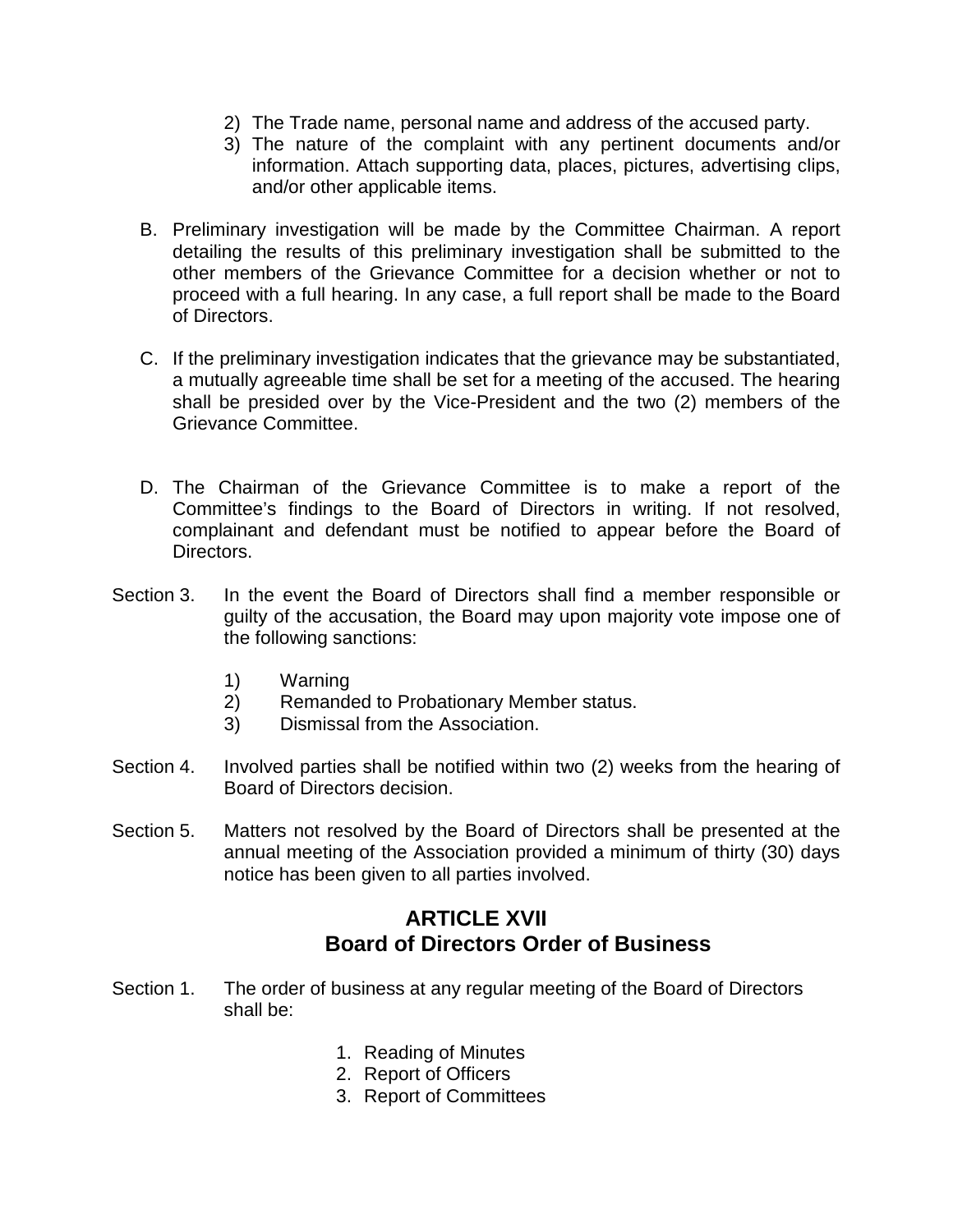- 4. Unfinished Business
- 5. New Business
- 6. Adjournment
- Section 2. The Agenda and order of Business at any meeting of the Board of Directors may be amended or changed by a majority vote of the Board.

# **ARTICLE XVIII Notice and Waiver of Notice**

- Section 1. Any notice required by statue or by these Bylaws to be given to the members or to any officer of the Association, shall be deemed to be sufficient to be given by depositing the same in a post office box, in a sealed postpaid wrapper, addressed to such member or officer at their last known address and such notice shall be deemed to have been given at the time of such mailing. Notice of meetings whether of the memberships or the Board of Directors shall be given at least thirty (30) days prior to the scheduled meeting except as agreed by waiver of notice.
- Section 2. Whenever any notice is required to be given under the provisions of any statue, or of the Certificate of Incorporation or by these Bylaws, a waiver thereof in writing signed by the person entitled to such notice, whether before or after the date stated thereon, shall be deemed equivalent thereto.

#### **ARTICLE XIX Parliamentary Authority**

Section 1. ROBERTS RULES OF ORDER (Latest Revision) shall be the parliamentary authority for matters of procedure not specifically covered by the Constitution and Bylaws of this Association.

# **ARTICLE XX Suspension and Expulsion of Members**

Section 1. The Board of Directors may recommend for expulsion any member it may decide has been guilty of making false reports to the Association, or to have violated any agreement, lawfully and formally entered into with the Association, or who fails to continue to fulfill all the standards and requirements for membership, or has been convicted of a felony.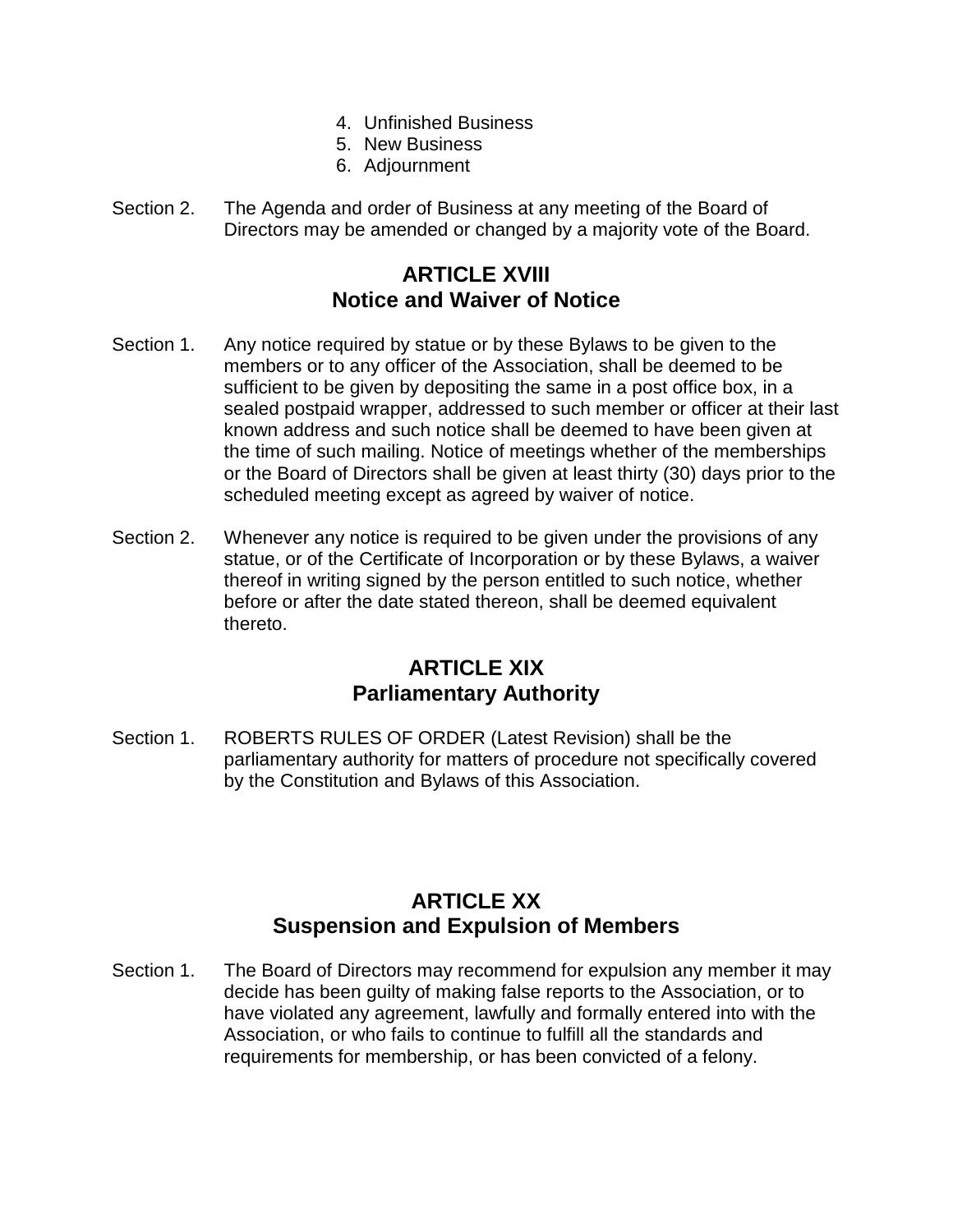- Section 2. Dues invoices shall be mailed no later than November 15<sup>th</sup> and due on January 1<sup>st</sup>. Members will receive a second notice on February 1<sup>st</sup>. If dues are not received by March  $1<sup>st</sup>$ , the member will be suspended from the Association and will be removed from membership and so notified by the Secretary.
- Section 3. Loss of State license with the Mississippi State Fire Marshals office will be grounds for immediate suspension or expulsion from the Mississippi Security Association.

# **ARTICLE XXI Resignation**

Section 1. Members in good standing may resign at any time, upon filing a written statement to this effect with the secretary, provided all obligations as to dues for the current year have been met.

# **ARTICLE XXII Legal Counsel**

Section 1. Such legal Counsel as may be considered necessary shall be selected by the Board of Directors, which shall also designate contract terms, specific matter or matters to be handled by Counsel, and whenever possible, fees and/or retainers.

# **ARTICLE XXIII Official Publications**

- Section 1. The Board of Directors shall publish, or cause to be published, under its direct supervision and control, an official publication of the Association. This publication shall be mailed to each member of the Association on a periodic basis.
- Section 2. The Board of Directors shall annually publish or cause to be published under its direct supervision and control, an official Directory listing all officers and members of the Association.

# **ARTICLE XXIV Masculine and Feminine Genders**

Section 1. Wherever in these Bylaws reference is made to the words "him," "he," "his," and similar references shall be deemed to include, as appropriate, "her," "she," "hers," and similar references, to the end that all distinction between the male and female sexes, for the purposes of these Bylaws, shall be deemed eliminated.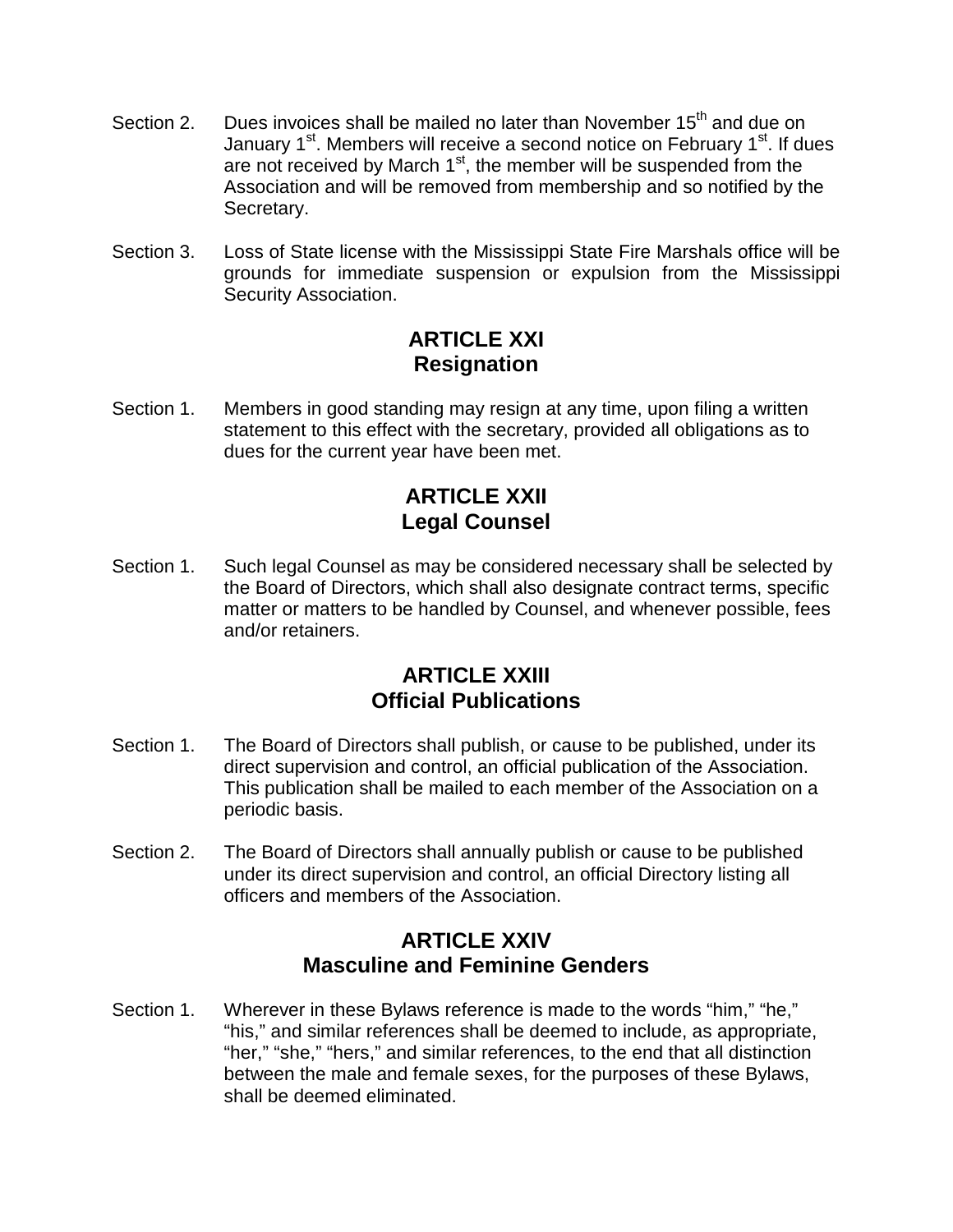# **ARTICLE XXV Amendments**

- Section 1. The Bylaws may be amended by a two-thirds majority of those present and voting at a regularly called Association meeting under the following conditions:
	- A. Proposed amendments submitted by voting members shall be received by the Secretary at least ninety (90) days prior to meeting of the Association at which they will be voted on.
	- B. At the direction of the President and within thirty (30) days of receipt by the Secretary, the proposed amendment(s) shall be submitted to the Board of Directors for review and recommendations.
	- C. A written notice setting forth the proposed amendment verbatim shall be sent to each voting member at least thirty (30) days before the meeting of the Association at which the amendment will be voted upon.

# **ARTICLE XXVI Dissolution**

Section 1. In the event of dissolution of the Association and after payment of all debts and other obligations, the assets of this Associations shall be dedicated or transferred only in accordance with the objectives set forth in ARTICLE II of these Bylaws as a vote of two-thirds (2/3) of all members present shall decide.